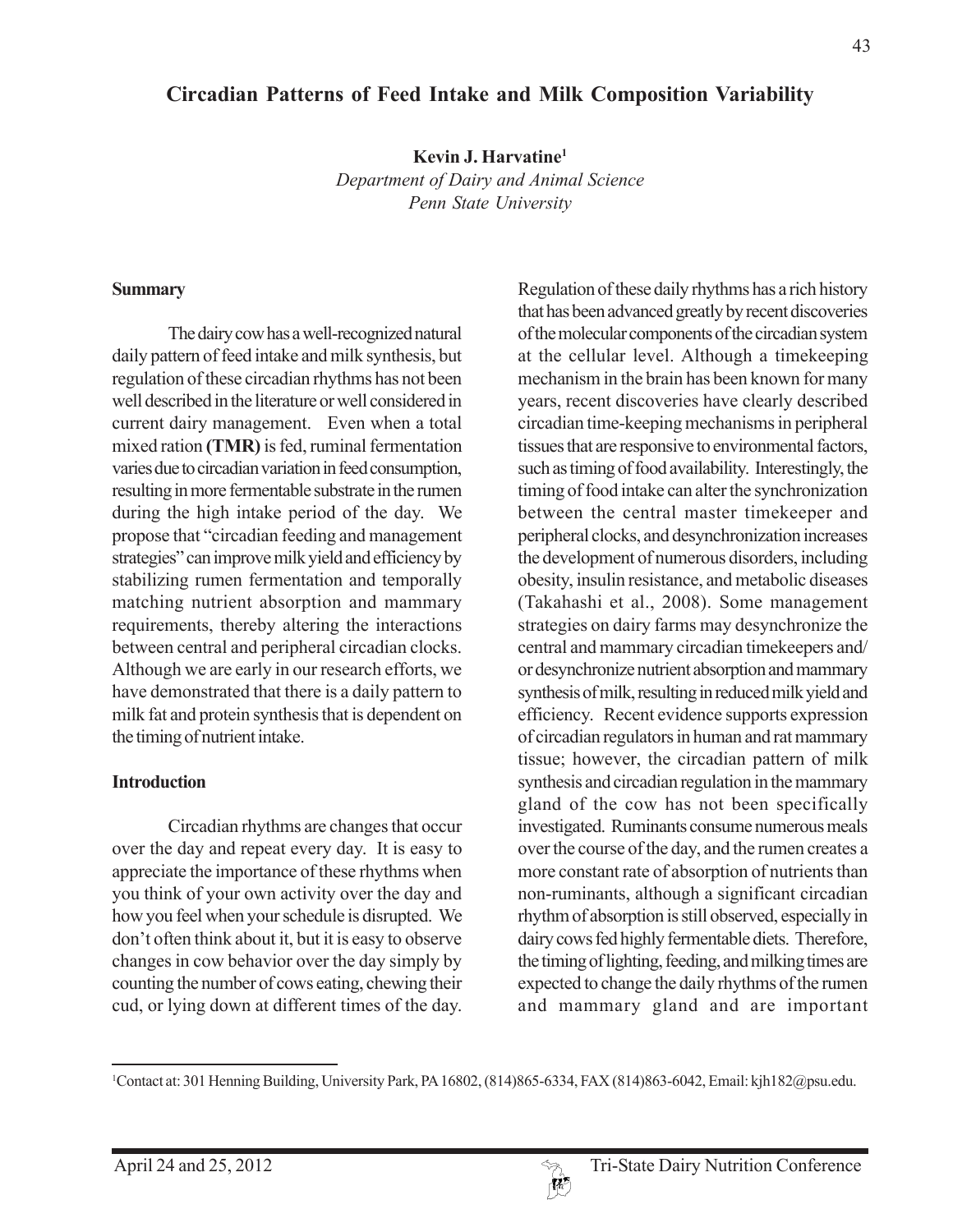considerations in dairy management that interact to determine the rate of milk synthesis (Figure 1).

# **Biological Clocks**

Endogenous circadian clocks are found in most tissues of virtually all organisms. Clocks enable each organism to synchronize their behaviors and physiological processes with changes in the external environment. Clocks also permit the coordination of internal activities in one organ of an organism with complementary processes that occur in a different organ, all within the same animal. In mammals, the dominant circadian pacemaker is located in the Suprachiasmatic Nucleus **(SCN)** of the hypothalamus, which organizes the temporal activity of peripheral clocks located throughout the different organs of the body by regulating a series of neural and hormonal signals (See review Dibner et al., 2010).

Many physiological variables in the cow follow a circadian pattern. Giannetto and Piccione (2009) reported 12 out of 25 physiological variables examined, including locomotor activity, respiratory rate, and body temperature, followed a circadian rhythm in the cow. Additionally, plasma glucose, non-esterified fatty acids **(NEFA)**, urea, total cholesterol, total lipids, and insulin also demonstrated significant circadian rhythms in the cow (Lefcourt et al., 1999; Giannetto and Picciano, 2009).

### *Mammalian Circadian System*

The SCN in the brain serves as the master pacemaker in mammalian brains. However, recent evidence overwhelmingly has identified endogenous biological clocks in peripheral tissues, including liver, mammary, and adipose tissue (See reviews Dibner et al., 2010; Doherty and Kay, 2010; Asher and Schibler, 2011). Peripheral rhythms are normally synchronized by the SCN through its rhythmic regulation of neural or hormonal signals, and these include the regulation of prolactin, glucocorticoids,

melatonin, insulin-like growth factor **(IGF-1)**, thyroid hormones, and growth hormone, thereby promoting rhythmic changes in physiological function of peripheral tissues.

Recent evidence demonstrates that the time of day in which food is available also can entrain circadian rhythms in a variety of animals without affecting activity in the SCN. When the SCN is removed, mammals will typically exhibit more robust entrainment to feeding cycles, and the core molecular components of the intracellular circadian clock have been shown to serve as biological "sensors" of metabolic status (Rutter et al., 2002). Entrainment of peripheral tissue by feeding is key to the effect of "night shift work" in mice and humans where eating outside the natural pattern desynchronizes central and peripheral clocks and increased the incidence of obesity and metabolic disorders (See review by Bass and Takahashi, 2010).

# *Evidence of circadian regulation of milk synthesis in the dairy cow*

Dairy farmers commonly recognize that morning and evening milking differ in milk yield and composition. Gilbert et al. (1972) reported 1.4 lb higher milk yield at the morning milking, but 0.32 and 0.09 percentage unit higher milk fat and protein, respectively, at the evening milking in cows milked at 12 h intervals. Milk yield at individual milkings was extensively modeled with the development of AM/PM DHIA sampling methods in the 1960's where only one milking per month is sampled (Everett and Wadell, 1970a). The differences between morning and evening milkings were found to be dependent on the milking interval and cow days in milk with up to a 3.77 lb more milk at the morning milking in early lactation Holstein cows (Everett and Wadell, 1970b). More recently, Quist et al. (2008) conducted a large survey of the milkingto-milking variation in milk yield and composition on 16 dairy farms. Milk yield and milk fat concentration showed a clear repeated daily pattern

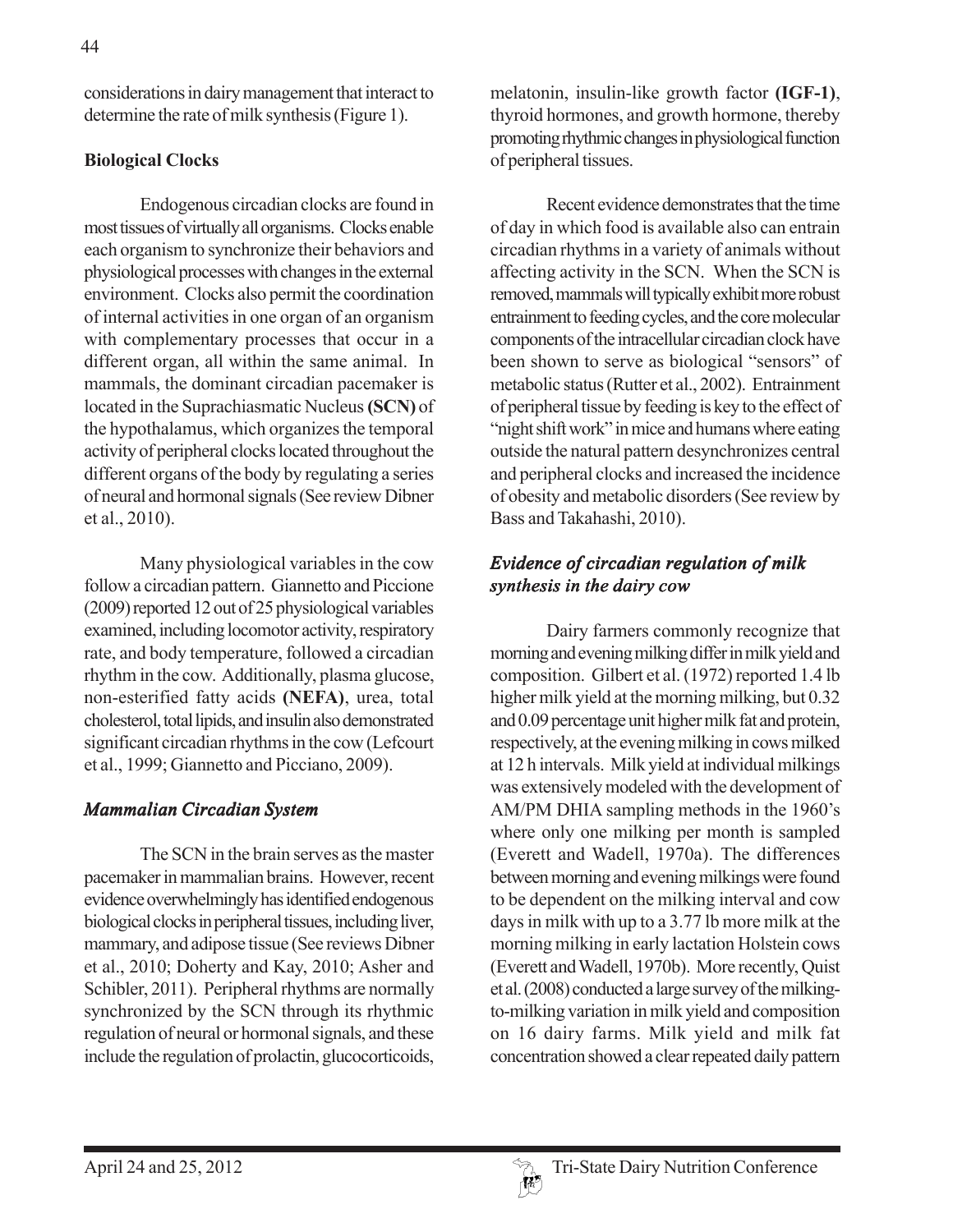over the 5 days sampled in herds that milked 2 and 3 x/day. Surprisingly, milk yield was highest and milk fat lowest in the AM milking of herds milked 2 x/day, but milk yield and milk fat concentration was lowest at the AM milking and highest at the night milking of herds milked 3 x/day. The difference in these rhythms may be due to differences in the length of time represented by each milking interval. However, their data demonstrated a rhythm of milk and milk fat and a possible effect of milking times. We have recently observed milk yield and composition at each milking while milking every 6 h and feeding cows 1 x/day at 0800 h or in 4 equal feedings every 6 h (0600, 1200, 1800, and 2400 h). There was an effect of time of day on milk and milk fat yield and milk fat and protein concentrations in cows milked every 6 h (Figure 2). This higher resolution experiment further demonstrates the circadian pattern of milk synthesis in high producing dairy cows (Mean milk yield =  $105$  lb/day). In addition, we have observed an effect of feeding pattern on milk synthesis that is discussed below.

Photoperiod is the length of the light phase of each day and has a well-characterized effect on milk synthesis (Reviewed by Dahl et al., 2000; Dahl and Petitclerc, 2003). Because the effects of photoperiod are normally dependent upon biological clocks, these data strongly support a role of the circadian system in milk synthesis. Milk yield is on average 5.5 lb/day higher with long-days (16 h light), although the mechanism responsible for this effect is not known (Dahl et al., 2000). The milk yield response to long photoperiod is lost when animals are placed under constant light, a condition that is known to abolish circadian rhythmicity (Dahl et al., 2000). Plasma IGF-1 is increased, but growth hormone **(GH)** does not change under longphotoperiods, implicating a change in the GH-IGF1 axis under these conditions (Dahl et al., 2000). Liver circadian regulators have been shown to be responsive to photoperiod in sheep (Andersson et al., 2005), and changes in photoperiod may explain changes in hepatic IGF-1 synthesis during long days.

Lastly, short day photoperiods during the dry period increases milk yield in the subsequent lactation, providing further evidence of an impact of circadian rhythm on mammary epithelial cells (Dahl, 2008).

Most dairy farmers and nutritionists recognize a seasonal change in milk fat that is commonly attributed to changes in forage sources, weather, or herd days in milk. A very repeatable seasonal pattern is observed in milk fat and protein concentrations as seen in the monthly average milk fat percentages for the Mid-East Milk Order over the past 10 years (Figure 3). Milk fat and protein concentrations peak around December and January and reach a nadir around July and August, and the annual range for milk fat is approximately 0.25 percentage units. This highly repeatable pattern appears to be independent of year-to-year differences in forage quality and weather. A similar pattern is observed for other milk marketing orders in different regions of the US that experience more heat stress (e.g. Southwest). Dahl et al. (2000) summarized the production response to photoperiod and reported that 2 out of 9 studies decreased milk fat and 3 out of 9 studies increased milk protein. Seasonal variation in milk components may not be explained simply by long and short days, but changes in day length are one of the most repeatable changes that occurs through the year and requires further investigation. This seasonal variation should be incorporated into the expected milk fat concentration when setting production goals and troubleshooting milk fat production.

Automated milking systems **(AMS)** provide an opportunity to observe a natural preference for milking time. Care is needed in interpretation of cow behavior in AMS because of the confounding factors of demand for the robot and the entrainment of behavior by lighting, feeding, and manager intervention. However, the frequency of cows entering the milking system appears to follow a circadian pattern. Wagner-Storch and Palmer (2003) reported 2% of cows in the holding

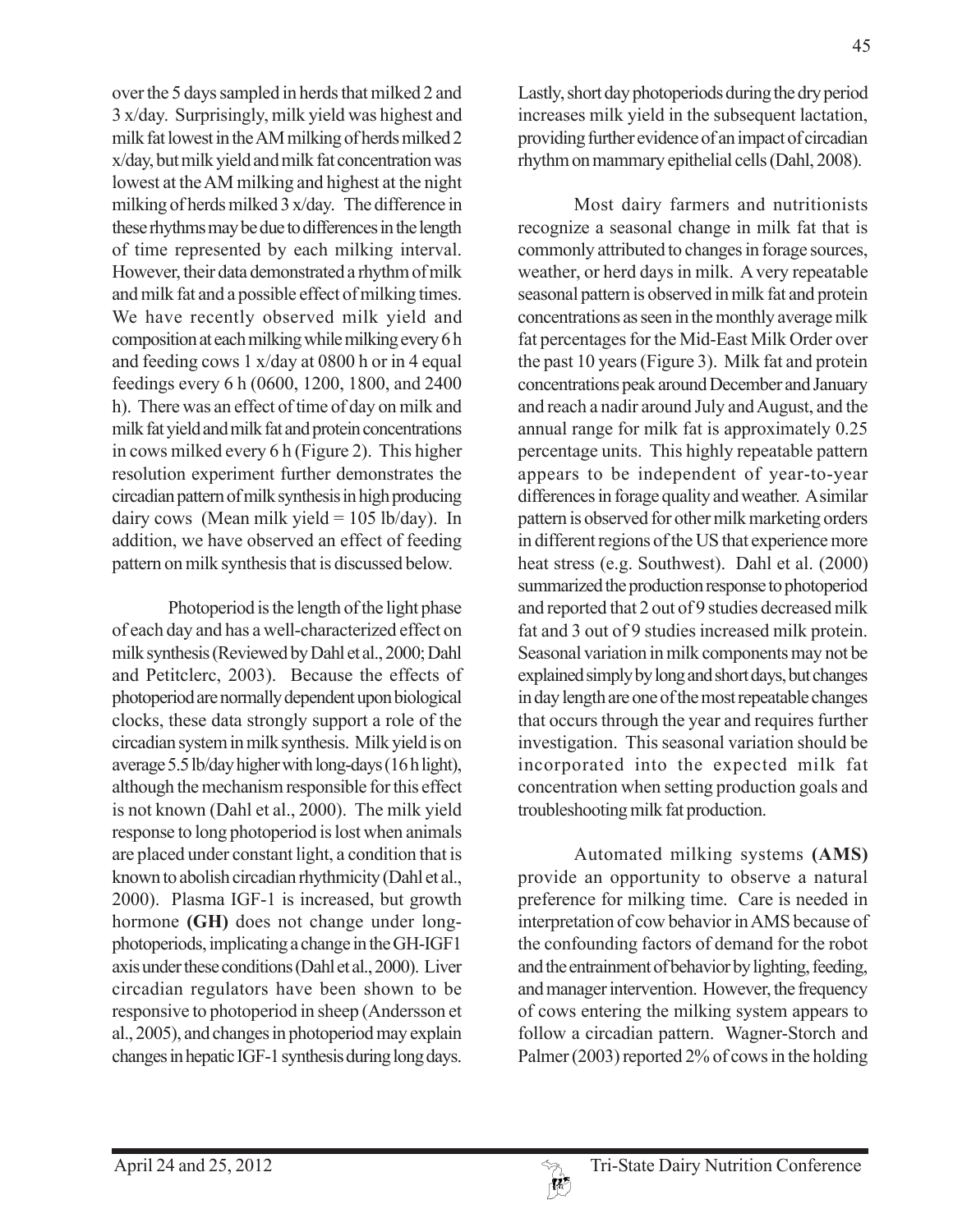area between 0000 and 0500 h compared to 8 to 12% of cows between 0800 and 1900 h. This preference for milking time may be due to a natural circadian synchronization of milking with physiology and other behaviors.

# *Evidence of circadian regulation in the mammary gland in other species*

The circadian rhythm of milk synthesis has been investigated in other species. For example, a robust circadian rhythm was observed in milk fat, lactose, and protein concentrations in the donkey (Piccione et al., 2008). Milk fat had the largest amplitude with afternoon milk  $\sim$ 2.5% percentage units higher than morning milk. In addition, a daily pattern of milk fat concentration also was apparent in the horse (Matsui et al., 2003).

A circadian pattern of milk synthesis is also commonly recognized in breastfeeding women. The circadian pattern of milk fat is best characterized with the rhythm of milk fat concentration appearing to be dependent on diet composition and the timing of major meals (Prentice et al., 1981; Stafford et al., 1994). Interestingly, epidemiologists have also identified an association between nightshift work disruption of circadian rhythms and increased incidence of mammary cancers (Stevens, 2009).

The rat lactating mammary gland has a circadian rhythm of metabolism with a  $\sim$ 1 fold change in lactose synthesis and ~2 fold change in lipid synthesis occurring over the day (Carrick and Kuhn, 1978; Munday and Williamson, 1983). Casey et al. (2009) recently reported modified expression of a core circadian clock gene and 6 other clock related genes at one time point on day 1 of lactation compared to the last days of pregnancy in the rat. The authors also observed modification of core clock genes in liver and mammary tissues during the transition from pregnancy to lactation and suggest that the homeorhetic adaptions to lactation may be coordinated through molecular clocks in

peripheral tissues. Although far from a complete characterization, the literature provides strong support for a functional role of the clock genes in mammary tissue.

Lastly, mammary gland function during lactation is regulated by multiple endocrine, autocrine, and paracrine factors, including GH, IGF-1, thyroid hormone, prolactin, and serotonin (Tucker, 2000). Interestingly, all of these factors are synthesized and secreted under the direct control of a circadian clock, resulting in variations in their concentration across the day.

# *Circadian pattern of intake and nutrient absorption*

Discussion of the circadian rhythm of metabolism must be integrated with a discussion of the pattern of feed intake and nutrient absorption. Feeding behavior is centrally regulated through integration of many factors, including hunger, satiety, physiological state, environment, and endogenous circadian rhythms. Grazing cows have a well described "crepuscular" feeding pattern, with a large proportion of intake consumed at dawn and dusk (Reviewed by Albright, 1993). Feeding behavior of lactating dairy cows has more recently been studied using automated observation systems and found to follow a slightly modified crepuscular pattern (e.g. Dado and Allen, 1994; DeVries et al., 2003; Shabi et al., 2005). To provide insight into the circadian pattern of intake in high producing cows, we have plotted the rate of intake (% daily intake per h) by time after feeding of eight lactating cows fed a control ration [Figure 4; mean milk yield = 105 lb/day; (Harvatine and Allen, 2006)]. Fresh feed was offered once per day in the morning. Feed intake was observed with an automated feeding behavior system that monitored feedbunk weight every 5 seconds over 4 days (Dado and Allen, 1993). Over 16% of daily intake was consumed in the first 2 h after feeding, which is nearly twice steady state consumption. A second 6-hour period of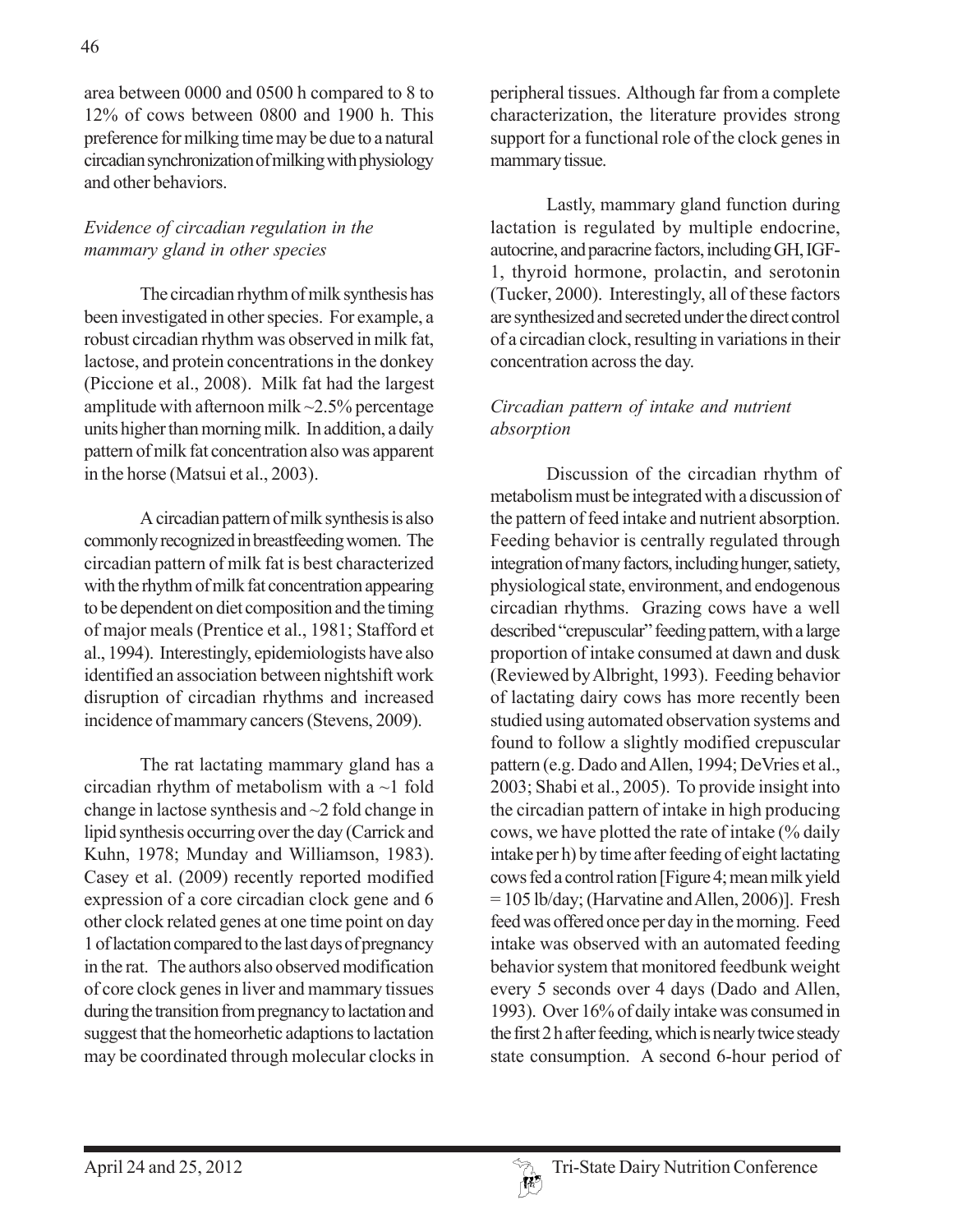increased feed intake was observed in the early evening and a third high intake period occurred in the morning. Others have recently reported a similar primary analysis of feed intake (e.g., DeVries et al., 2007; Hosseinkhani et al., 2008). These simple analyses clearly show different phases of feed intake over the day.

# *Physiological significance of the circadian pattern of intake*

The ruminant has a more consistent absorption of nutrients over the day because of the large amount of digesta stored in the rumen, the slow rate of ruminal digestion, and presumably constant ruminal digesta outflow. However, highly fermentable diets are commonly fed to dairy cows to maximize energy intake and ruminal microbial protein production. Highly fermentable feeds result in a rapid production of volatile fatty acids **(VFA)** after consumption that reduces ruminal pH when the rate of VFA production exceeds absorption (Allen, 1997). The resulting low ruminal pH depresses ruminal fiber digestibility and microbial growth and can cause milk fat depression, bloat, laminitis, displaced abomasums, and metabolic acidosis (Owens et al., 1998; Krause and Oetzel, 2006). Total mixed ration feeding was developed to provide a consistent *concentration* of fermentable substrate in each meal over the day and has become the standard practice for feeding dairy cattle, although TMR feeding was reported to be associated with an increased odds ratio of cow mortality (McConnel et al., 2008). The common perception is that the rumen is a steady-state fermenter, and the TMR is a complete substrate that is continuously added to maintain constant fermentation and maximal microbial growth (Coppock et al., 1981). However, differences in the rate of feed intake over the day results in a large difference in the *amount* of fermentable substrate entering the rumen.

To provide insight into the effect of feeding patterns on ruminal pH, we plotted the hourly mean ruminal pH of the 8 cows whose pattern of intake is shown in Figure 4. Ruminal pH was determined every 5 seconds over 4 days by an indwelling pH probe (Harvatine and Allen, 2006). The high rate of intake immediately after feeding resulted in a decrease in ruminal pH that reached a nadir approximately 10 h after initial feed offering, coinciding with the end of the 6 h period of high feed intake. Mean ruminal pH was decreased by over 0.35 units (below the expected threshold for inhibition of fiber digestion) and was not rescued until 15 hours after the feed offering. During the low intake period from 12 to 20 h after feed offering, mean ruminal pH progressively increased, presumably due to a lower rate of fermentable substrate entering the rumen and more time available for rumination. Ruminal pH subsequently decreased again after the feeding period associated with the morning milking. Recently, others have provided similar preliminary analysis of hourly means of ruminal pH (e.g. Devries et al., 2007; Hosseinkhani et al., 2008). The daily pattern of rumen pH demonstrates the impact of the circadian pattern of intake on the rumen environment and gives an indication of the circadian dynamics of VFA production.

Nutritionists balance the composition of the diet, but the biologically relevant point is the composition of ruminal digesta because it is the substrate available to rumen microbes. The effect of the pattern of feed intake on ruminal digesta weight and composition can be seen in ruminal contents 1.5 h before feeding compared to 4 h after feeding (Harvatine and Allen, Michigan STate University, Unpublished). Consistent with the increased rate of intake, ruminal digesta weight increased 24% after feeding. More importantly, ruminal starch concentration was 87% higher after feeding and the concentration of indigestible NDF and lignin decreased approximately 14% after feeding. This clearly demonstrated a large difference

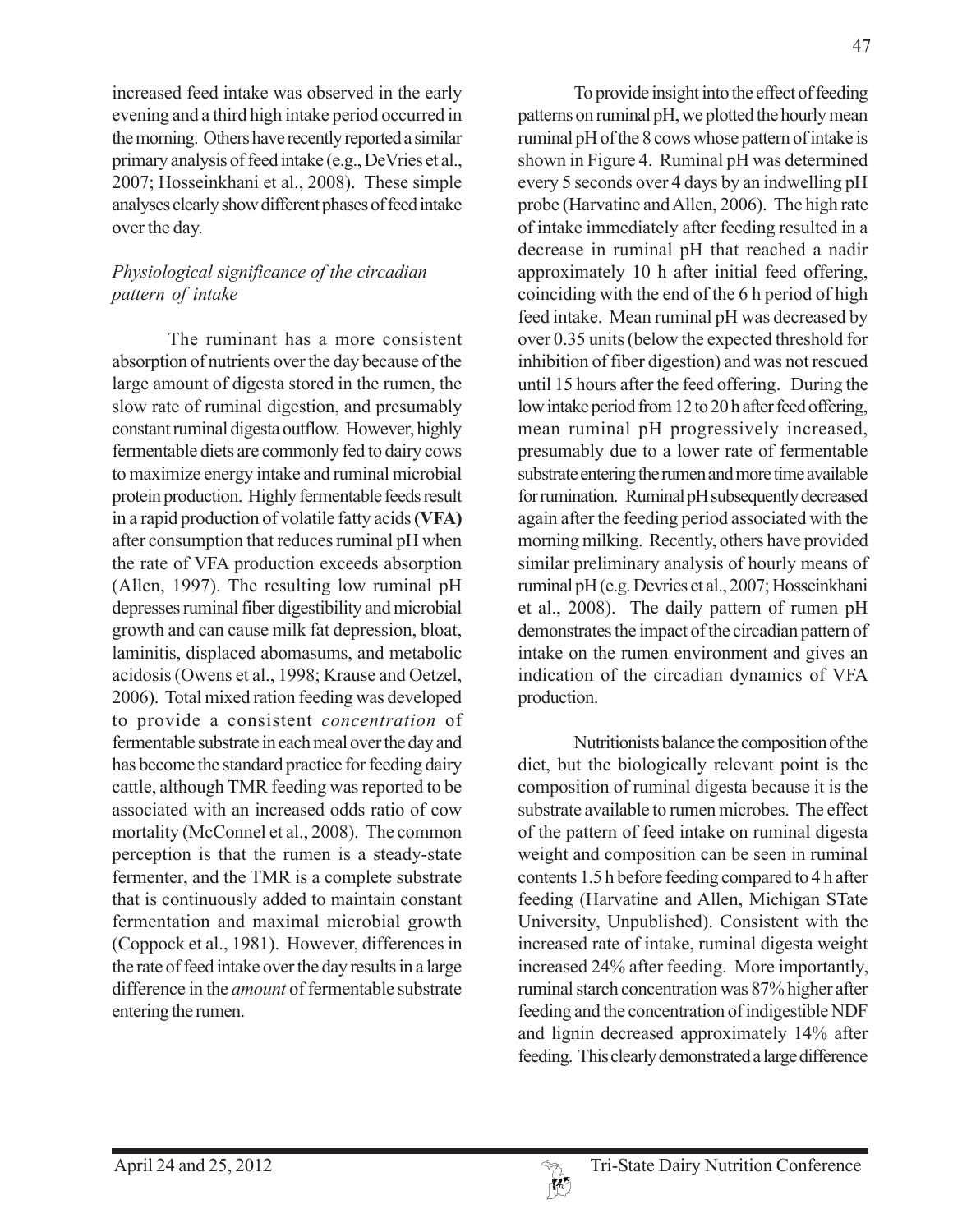in the fermentability of the substrate available to ruminal microbes during the high intake period of the day. We are not aware of a characterization of the circadian pattern of the flow rate or composition of duodenal flow, but we expect significant differences based on the changes observed in the amount and composition of ruminal digesta.

# *Modification of the circadian pattern of feed intake*

The dairy cow appears to prefer a crepuscular pattern of feed intake, but milking times are also commonly at dawn and dusk, making a conclusion of the stimulus difficult. Many factors impact feeding behavior of dairy cow, including barn and feedbunk design, social interaction, stress, illness, etc. (Reviewed by von Keyserlingk and Weary, 2010). The dairy cow may have a preferred feeding rhythm, but she must also consume a large amount of feed to meet energy demands and adapt to feeding and milking times selected by farm management. The effect of feeding time on milk yield and intake has been investigated in a limited number of experiments. Piccione et al. (2007) demonstrated that the timing of feed availability entrained the rhythm of urea synthesis in restricted fed cows. Nikkhah et al. (2008) investigated the effect of feeding 1 x/day at 0900 or 2100 h and the interaction with diet fermentablity and cow parity and found that cows fed at 2100 h consumed 37% of the daily intake in the first 3 hours after feeding compared to 27% by cows fed at 0900 h. Cows fed at 2100 h also had lower plasma glucose after feeding. There was no effect of feeding time on milk and milk protein yields, but feeding at 2100 h increased milk fat yield and percentage by 16 and 22%, respectively. Ominski et al. (2002) observed a small increase in feed intake from 2 to 12 h after feeding 1 x/day at 2030 h compare to 0830 h; however, cows fed at 2030 h had decreased milk fat concentration. Although modest changes in intake relative to feeding time are observed, feeding pattern appears to rapidly entrain to feeding time.

Pushing feed closer to cows and offering fresh feed multiple times a day have been proposed as mechanisms to stimulate a more even rate of feed intake. Using presence at the feedbunk as a measure of feeding behavior, DeVries et al*.* (2003) observed that offering fresh feed and returning from the milking parlor resulted in a large increase in feeding, but feed push-ups did not increase the number of cows at the feed bunk. Multiple research groups have investigated the effect of increasing feeding frequency using diverse methodology (Summarized by DeVries et al., 2005a). In general, increasing feeding frequency up to 5 times per day changes the feeding pattern by creating more spikes in feeding behavior around the time of each feeding (Nocek and Braund, 1985; DeVries et al., 2005b; Mantysaari et al., 2006 ). Offering fresh feed more than 4 times per day increased feed efficiency (Mantysaari et al., 2006; Nocek and Braund, 1985) and reduced variation in ruminal pH (French and Kennelly, 1990; Shabi et al., 2005). However, Mantysaari et al*.* (2006) reported increased restlessness and decreased lying time and Phillips and Rind (2001) reported decreased time spent ruminating and disruption of the circadian lying pattern. Thus, feeding at very high frequencies (> 4x/day) is not realistic for on-farm application and disruption of normal behavior makes the approach much less desirable.

### *Effect of the circadian pattern of nutrient absorption on milk synthesis*

Theoretically, feed efficiency is maximized when the animal's nutrient requirements are exactly met by the diet, and nutritionists traditionally use a stoichiometric approach to match *daily* nutrient requirements with predicted nutrient absorption. A day is a meaningful unit, but the rate of milk synthesis varies over the day and is dependent on minute-tominute availability of substrate. If the rhythm of milk synthesis is not synchronized with the rhythm of nutrient absorption, milk synthesis is limited during the period of nutrient deficit and excess nutrients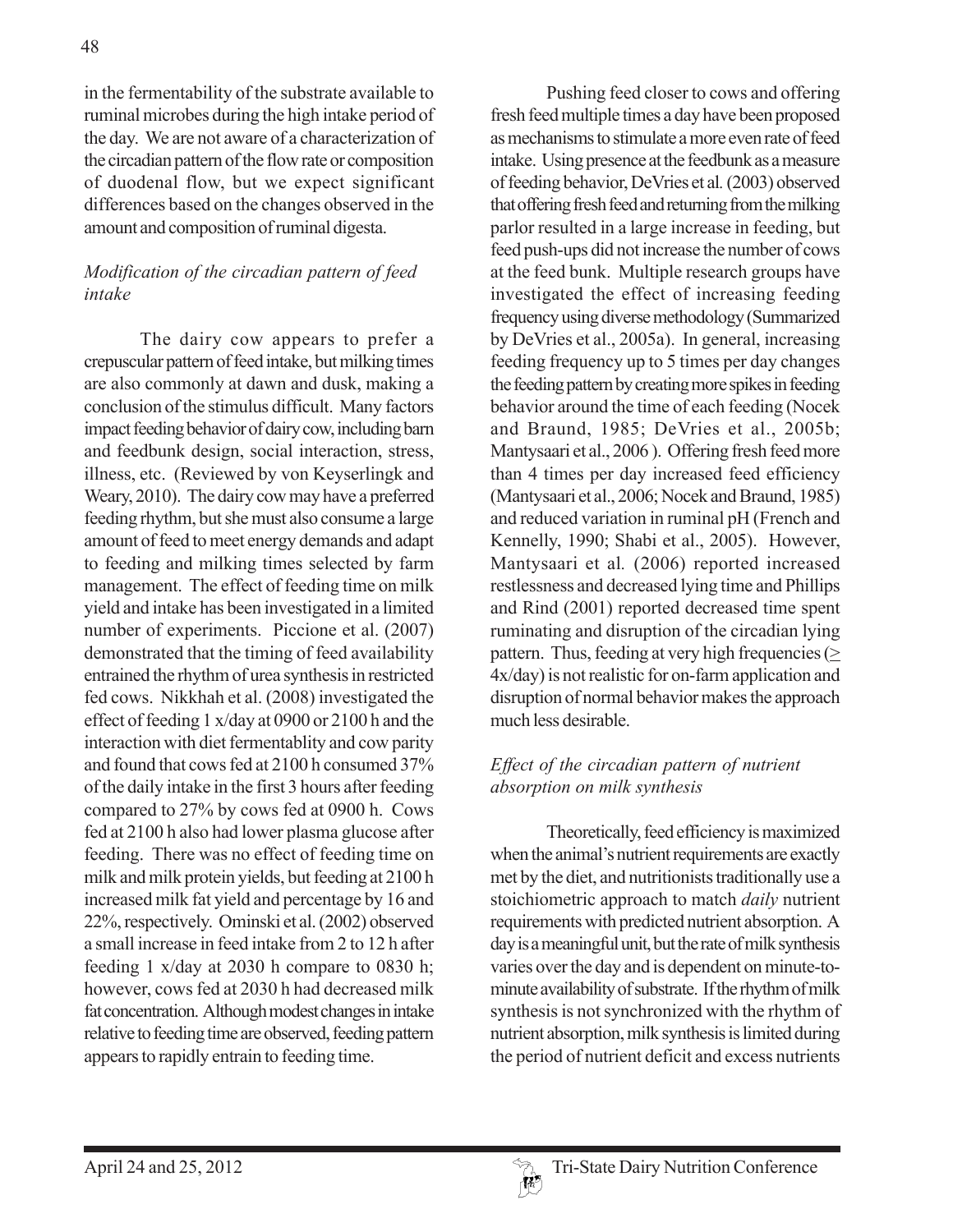are partitioned to non-productive functions during period of nutrient excess (Illustrated in Figure 5).

To investigate the effect of the circadian pattern of intake on milk synthesis, we recently conducted an experiment testing the effect of feeding the same TMR 1 x/day at 0800 h or feeding ad libitum in equal meals every 6 h. The circadian rhythm of milk synthesis was observed by milking cows every 6 h for the last 7 days of each experimental period. As previously discussed, we observed a circadian rhythm of milk, milk fat, and milk protein synthesis. Feeding equal meals every 6 h decreased the amplitude the circadian rhythm for milk fat percent by  $\sim$  50% and increased daily milk fat yield by  $8.3\%$  ( $P < 0.001$ ). Increasing the frequency of offering feed from 2 to 4 or 6 x/day was intensively investigated in the 1980's and normally resulted in little effect on milk yield, but more commonly, increased milk fat concentration occurred, especially when diets induced moderate or severe milk fat depression (Reviewed by Gibson, 1984; Sutton, 1989). Milk fat synthesis is decreased by the production of bioactive *trans* fatty acids formed as intermediates of ruminal biohydrogenation of polyunsaturated fatty acids under conditions of unstable ruminal fermentation (See review Harvatine et al., 2009). Increasing feeding frequency is expected to stabilize ruminal fermentation and decrease production of bioactive fatty acids. Loor et al. (2004) reported a circadian pattern of ruminal trans fatty acids isomers in rumen fluid of cows fed high oil diets, and thus, the circadian rhythm of milk fat synthesis may be due to daily dynamics of trans fatty acid absorption. Additionally, milk fatty acid profile will allow determination of the rhythm of de novo fatty acid synthesis and preformed fatty acid incorporation into milk fat.

### **Conclusions**

Most physiological processes exhibit circadian rhythms that are driven by central and peripheral timekeepers in order to improve fitness

by synchronizing physiological processes so that they occur at the optimum time of day. Disruption of central and peripheral rhythms has significant implications for metabolism and health in rodents and humans. It is reasonable to expect that circadian rhythms in the cow are entrained by cues such as feeding, milking, and nutrient absorption. The impact of this should be considered in dairy management and further experiments will be required to specifically define the role of each factor on the dairy cow.

#### **Acknowledgements**

Collaborations with Dr. Paul Bartell (Penn State University) and Dr. Mike Allen (Michigan State University) are gratefully acknowledged. This work is partially supported by the Agriculture and Food Research Initiative Competitive Grant no. 2010-65206-20723 from the USDA National Institute of Food and Agriculture [PI Harvatine], USDA Special Grant 2009-34281-20116 [PI Harvatine], and Penn State University.

# **References**

Albright, J.L. 1993. Feeding behavior of dairy cattle. J. Dairy Sci. 76:485-498.

Allen, M.S. 1997. Relationship between fermentation acid production in the rumen and the requirement for physically effective fiber. J. Dairy Sci. 80:1447-1462.

Andersson, H., J.D. Johnston, S. Messager, D. Hazlerigg, and G. Lincoln. 2005. Photoperiod regulates clock gene rhythms in the ovine liver. Gen. Comp. Endocrinol. 142:357-363.

Asher, G., and U. Schibler. 2011. Crosstalk between components of circadian and metabolic cycles in mammals. Cell Metab. 13:125-137.

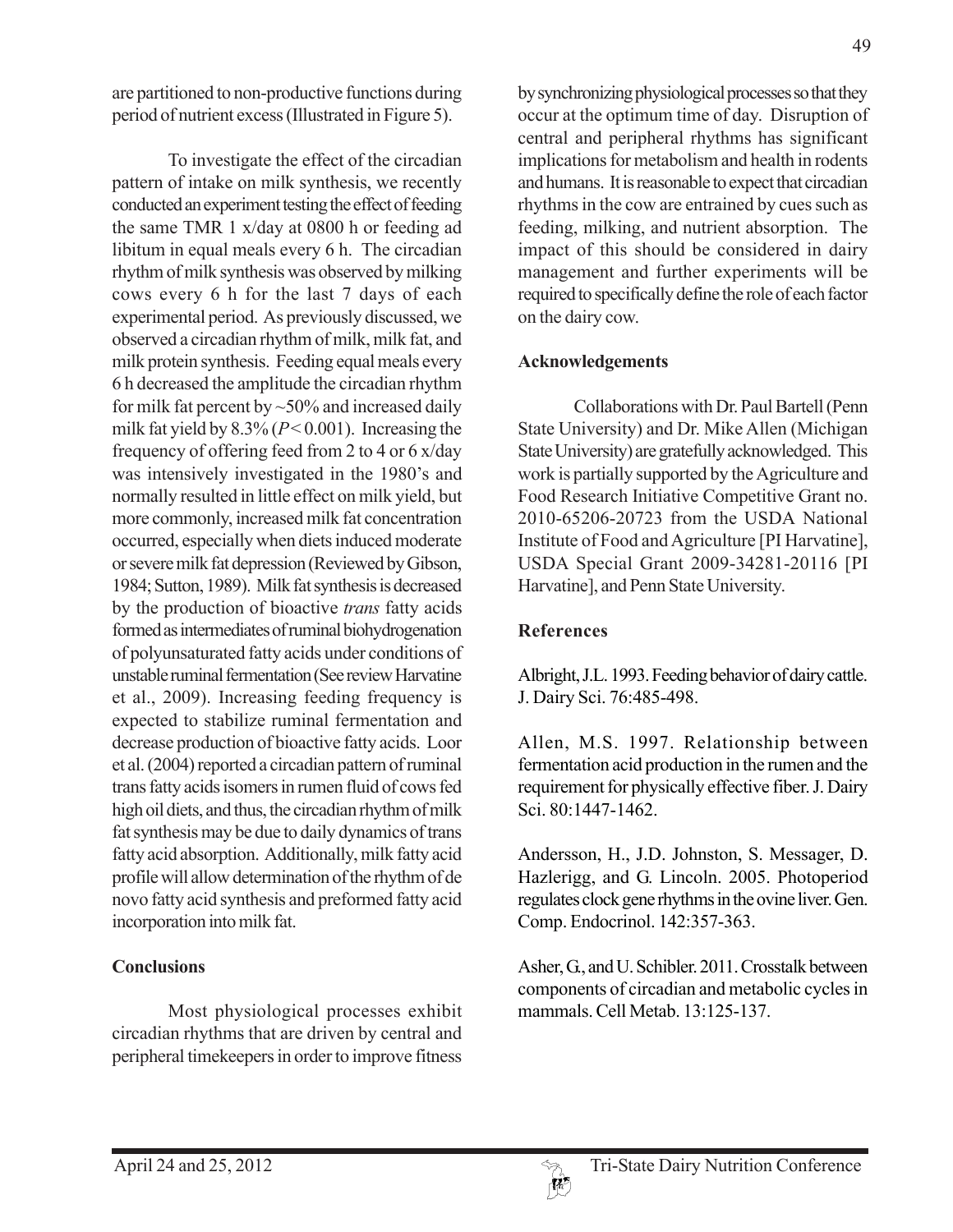50

330:1349-1354.

Carrick, D.T., and N.J. Kuhn. 1978. Diurnal variation and response to food withdrawal of lactose synthesis in lactating rats. Biochem. J. 174:319-325.

Casey, T., O. Patel, K. Dykema, H. Dover, K. Furge, and K. Plaut. 2009. Molecular signatures reveal circadian clocks may orchestrate the homeorhetic response to lactation. PLoS ONE 4:e7395.

Coppock, C.E., D.L. Bath, and B.J. Harris. 1981. From Feeding to Feeding Systems. J. Dairy Sci. 64:1230-1249.

Dado, R.G., and M.S. Allen. 1993. Continuous computer acquisition of feed and water intake, chewing, reticular motility, and ruminal pH of cattle. J. Dairy Sci. 76:1589-1600.

Dado, R.G., and M.S. Allen. 1994. Variation in and relationships among feeding, chewing, and drinking variables for lactating dairy cows. J. Dairy Sci. 77:132-144.

Dahl, G.E. 2008. Effects of short day photoperiod on prolactin signaling in dry cows: A common mechanism among tissues and environments? J. Anim. Sci. 86:10-14.

Dahl, G.E., B.A. Buchanan, and H.A. Tucker. 2000. Photoperiodic effects on dairy cattle: A review. J. Dairy Sci. 83:885-893.

Dahl, G.E., and D. Petitclerc. 2003. Managment of photoperiod in the dairy herd for improved production and health. J. Dairy Sci. 81:11-17.

Devries, T.J., K.A. Beauchemin, and M.A. von Keyserlingk. 2007. Dietary forage concentration affects the feed sorting behavior of lactating dairy cows. J. Dairy Sci. 90:5572-5579.

DeVries, T.J., M.A. von Keyserlingk, and K.A. Beauchemin. 2003. Short communication: Diurnal feeding pattern of lactating dairy cows. J. Dairy Sci. 86:4079-4082.

DeVries, T.J., M.A. von Keyserlingk, and K.A. Beauchemin. 2005a. Frequency of feed delivery affects the behavior of lactating dairy cows. J. Dairy Sci. 88:3553-3562.

DeVries, T.J., M.A.G. von Keyserlingk, and K.A. Beauchemin. 2005b. Frequency of feed delivery affects the behavior of lactating dairy cows. J. Dairy Sci. 88:3553-3562.

Dibner, C., U. Schibler, and U. Albrecht. 2010. The mammalian circadian timing system: Organization and coordination of central and peripheral clocks. Annu. Rev. Physiol. 72:517-549.

Doherty, C.J. and S.A. Kay. 2010. Circadian control of global gene expression patterns. Annu. Rev. Genet. 44:419-444.

Everett, R.W., and L.H. Wadell. 1970a. Relationship between milking intervals and individual milk weights. J. Dairy Sci. 63:548-553.

Everett, R.W., and L.H. Wadell. 1970b. Sources of variation affecting the difference between morning and evening daily milk production. J. Dairy Sci. 53:1424-1428.

French, N., and J.J. Kennelly. 1990. Effects of feeding frequency on ruminal parameters, plasma insulin, milk yield, and milk composition in Holstein cows. J. Dairy Sci. 73:1857-1863.

Giannetto, C., and G. Picciano. 2009. Daily rhythms of 25 physiological variables in Bos taurus maintained under natural conditions. J. Appl. Biomedicine 7:55-61.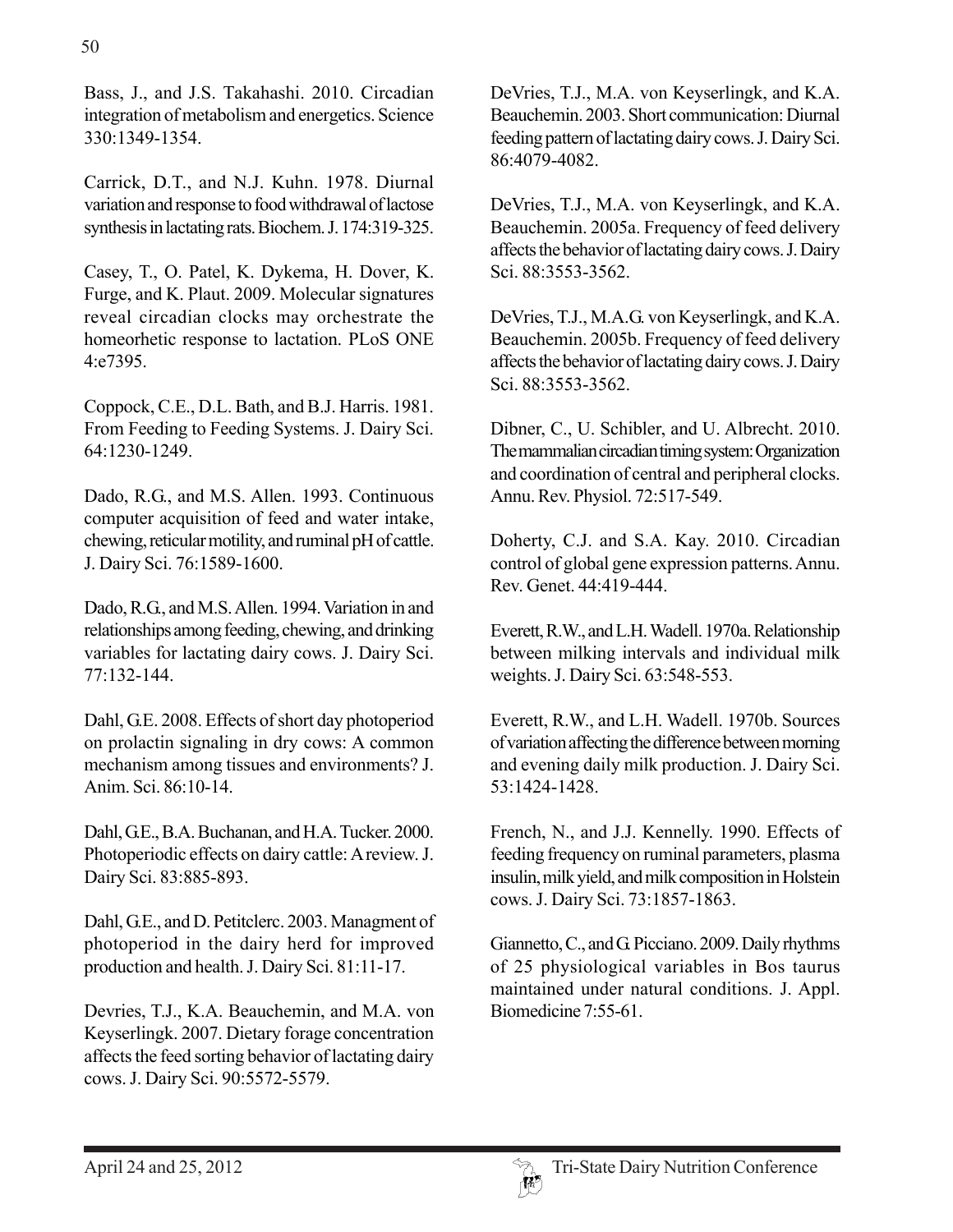Gibson, J.P. 1984. The effects of frequency of feeding on milk production of dairy cattle: an analysis of published results. Anim. Prod. 38:181-189.

Gilbert, G.R., G.L. Hargrove, and M. Kroger. 1972. Diurnal variation in milk yield, fat yield, milk fat percentage, and milk protein percentage of Holstein-Friesian cows. J. Dairy Sci. 56:409-410.

Harvatine, K.J., and M.S. Allen. 2006. Effects of fatty acid supplements on feed intake, and feeding and chewing behavior of lactating dairy cows. J. Dairy Sci. 89:1104-1112.

Harvatine, K.J., Y.R. Boisclair, and D.E. Bauman. 2009. Recent advances in the regulation of milk fat synthesis. Animal 3:40-54.

Hosseinkhani, A., T.J. Devries, K.L. Proudfoot, R. Valizadeh, D.M. Veira, and M.A. von Keyserlingk. 2008. The effects of feed bunk competition on the feed sorting behavior of close-up dry cows. J. Dairy Sci. 91:1115-1121.

Krause, K.M., and G.R. Oetzel. 2006. Understanding and preventing subacute ruminal acidosis in dairy herds: A review. Anim. Feed Sci. Technol. 126:215-236.

Lefcourt, A.M., J.B. Huntington, R.M. Akers, D.L. Wood, and J. Bitman. 1999. Circadian and ultradian rhythms of body temperature and peripheral concentrations of insulin and nitrogen in lactating dairy cows. Domest. Anim. Endocrinol. 16:41-55.

Loor, J.J., K. Ueda, A. Ferlay, Y. Chilliard, and M. Doreau. 2004. Short communication: Diurnal profiles of conjugated linoleic acids and trans fatty acids in ruminal fluid from cows fed a high concentrate diet supplemented with fish oil, linseed oil, or sunflower oil. J. Dairy Sci. 87:2468-2471.

Mantysaari, P., H. Khalili, and J. Sariola. 2006. Effect of feeding frequency of a total mixed ration on the performance of high-yielding dairy cows. J. Dairy Sci. 89:4312-4320.

Matsui, A., Y. Inoue, and Y. Asai. 2003. Diurnal variations in milk amino acid concentration in the horse. J. Equine Sci. 14:101-109.

McConnel, C.S., J.E. Lombard, B.A. Wagner, and F.B. Garry. 2008. Evaluation of factors associated with increased dairy cow mortality on United States dairy operations. J. Dairy Sci. 91:1423-1432.

Munday, M.R., and D.H. Williamson. 1983. Diurnal variations in food intake and in lipogenesis in mammary gland and liver of lactating rats. Biochem. J. 214:183-187.

Nikkhah, A., C.J. Furedi, A.D. Kennedy, G.H. Crow, and J. C. Plaizier. 2008. Effects of feed delivery time on feed intake, milk production, and blood metabolites of dairy cows. J. Dairy Sci. 91:4249-4260.

Nocek, J.E., and D.G. Braund. 1985. Effect of feding frequency on diurnal dry matter and water consumption, liquid dilution rate, and milk yield in first lactation. J. Dairy Sci. 68:2238-2247.

Ominski, K.H., A.D. Kennedy, K.M. Wittenberg, and S.A. Moshtaghi Nia. 2002. Physiological and production responses to feeding schedule in lactating dairy cows exposed to short-term, moderate heat stress. J. Dairy Sci. 85:730-737.

Owens, F.N., D.S. Secrist, W.J. Hill, and D.R. Gill. 1998. Acidosis in cattle: A review. J. Anim. Sci. 76:275-286.

Phillips, C.J., and M.I. Rind. 2001. The effects on production and behavior of mixing uniparous and multiparous cows. J. Dairy Sci. 84:2424-2429.

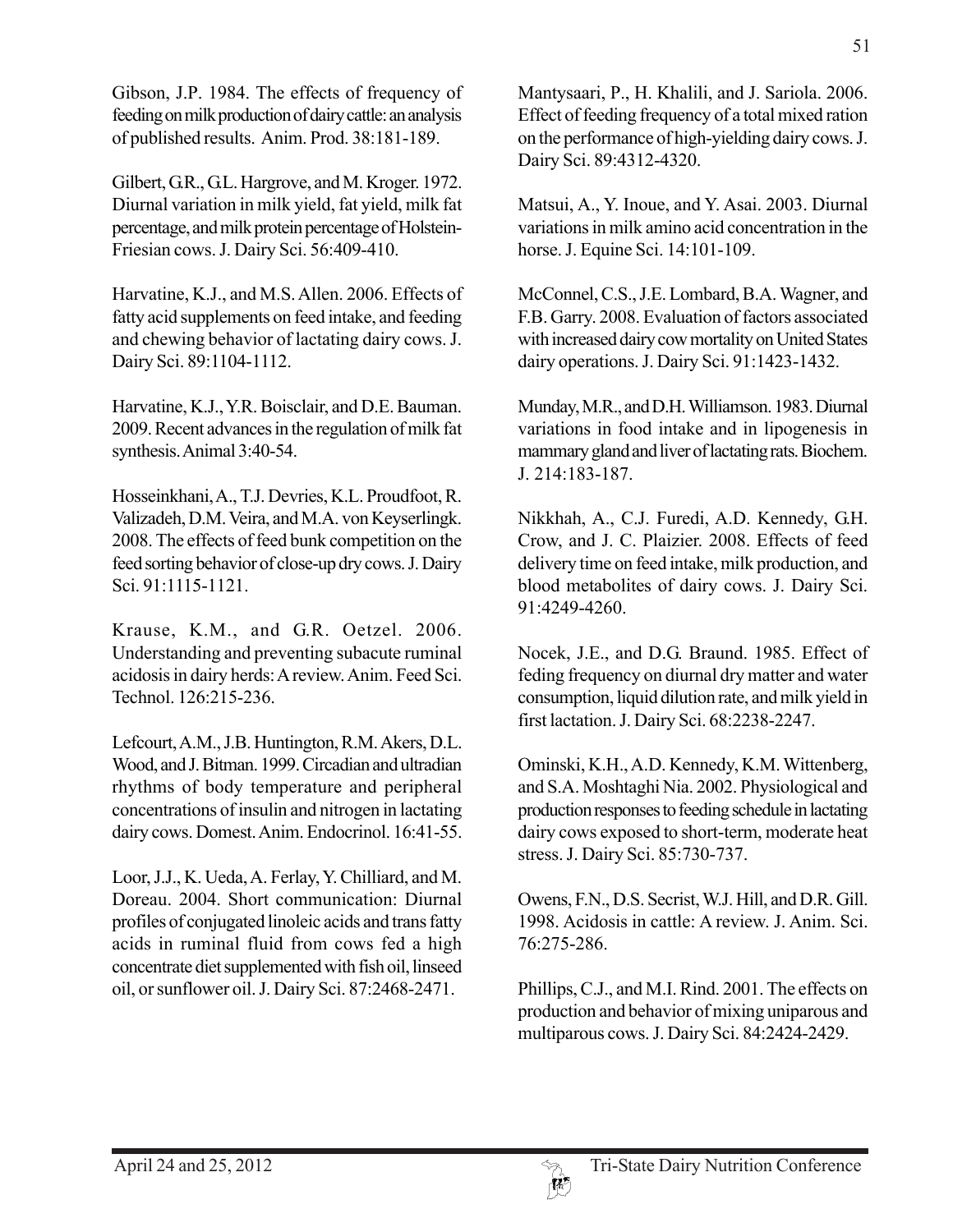Piccione, G., F. Fazio, G.. Caola, and R. Refinetti. 2008. Daily rhythmicity in nutrient content of asinine milk. Livestock Science 116:323-327.

Piccione, G., F. Grasso, and F. Fazio. 2007. Influence of different schedules of feeding on daily rhythms of blood urea and ammonia concentration in cows. Biological Rhythm Research 38:133-139.

Prentice, A., A.M. Prentice, and R.G. Whitehead. 1981. Breast-milk fat concentrations of rural African women. 1. Short-term variations within individuals. Brit. J. Nutr. 45:483-494.

Quist, M.A., S.J. LeBlanc, K.J. Hand, D. Lazenby, F. Miglior, and D.F. Kelton. 2008. Milking-tomilking variability for milk yield, fat and protein percentage, and somatic cell count. J. Dairy Sci. 91:3412-3423.

Rutter, J., M. Reick, and S.L. McKnight. 2002. Metabolism and the control of circadian rhythms. Annu. Rev. Biochem. 71:307-331.

Shabi, Z., M.R. Murphy, and U. Moallem. 2005. Within-day feeding behavior of lactating dairy cows measured using a real-time control system. J. Dairy Sci. 88:1848-1854.

Stafford, J., S. Villalpando, and B. Urquieta Aguila. 1994. Circadian variation and changes after a meal in volume and lipid production of human milk from rural Mexican women. Ann. Nutr. Metab. 38:232- 237.

Stevens, R.G. 2009. Working against our endogenous circadian clock: Breast cancer and electric lighting in the modern world. Mutat. Res. 680:106-108.

Sutton, J.D. 1989. Altering milk composition by feeding. J. Dairy Sci. 72:2801-2814.

Takahashi, J.S., H.K. Hong, C.H. Ko, and E.L. McDearmon. 2008. The genetics of mammalian circadian order and disorder: Implications for physiology and disease. Nat. Rev. Genet. 9:764- 775.

Tucker, H.A. 2000. Hormones, mammary growth, and lactation: A 41-year perspective. J. Dairy Sci. 83:874-884.

von Keyserlingk, M.A.G., and D.M. Weary. 2010. Feeding behaviour of dairy cattle: Measures and applications. Can. J. Anim. Sci. 90:303-309.

Wagner-Storch, A.M., and R.W. Palmer. 2003. Feeding behavior, milking behavior, and milk yields of cows milked in a parlor versus an automatic milking system. J. Dairy Sci. 86:1494-1502.

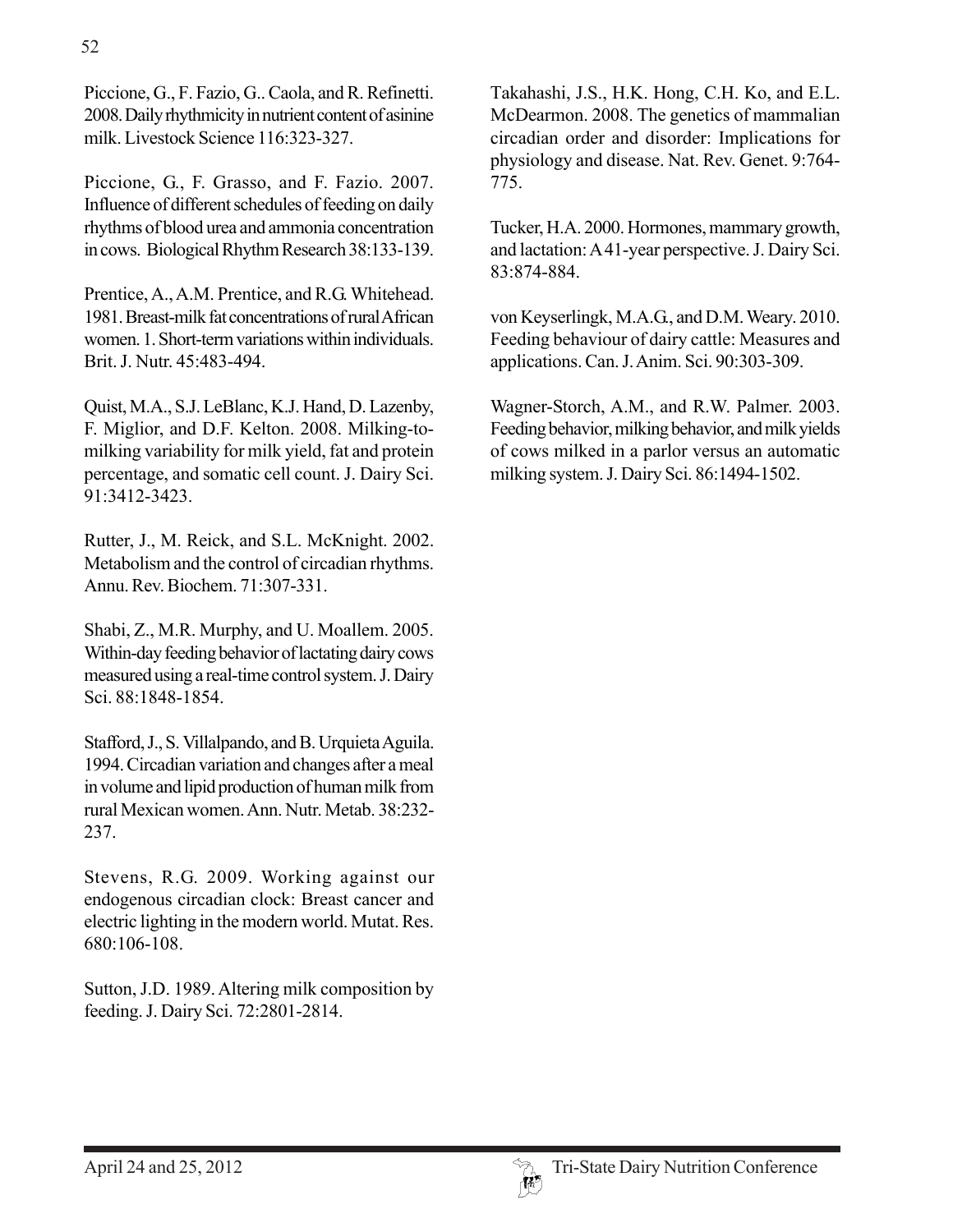

**Figure 1.** Integrated illustration of environmental cues and interaction of the circadian rhythm of intake, mammary metabolism, and milk synthesis.



**Figure 2.** Milk production response by milking of cows fed 1 x/day at 0800 h or in 4 equal meals every 6 h (0600, 1200, 1800, and 2400 h). Model tested effect of feeding frequency (**F**), time (**T**), and their interaction (FxT). Panel A: Milk yield (F, *P* = 0.84; T, *P* < 0.001; and FxT, *P* = 0.12); Panel B: Milk fat yield  $(F, P < 0.001; T, P = 0.02;$  and  $F \times T, P = 0.18$ ); Panel C: Milk fat concentration  $(F, P < 0.001;$ T*, P* < 0.001; and FxT, *P* = 0.12), and Panel C: Milk protein concentration (F, *P* < 0.001; T, *P* < 0.001; and FxT,  $P < 0.001$ ). Treatment differences at each time point are shown (g  $P < 0.10$ , \*  $P < 0.05$ , and \*\*  $P < 0.01$ ).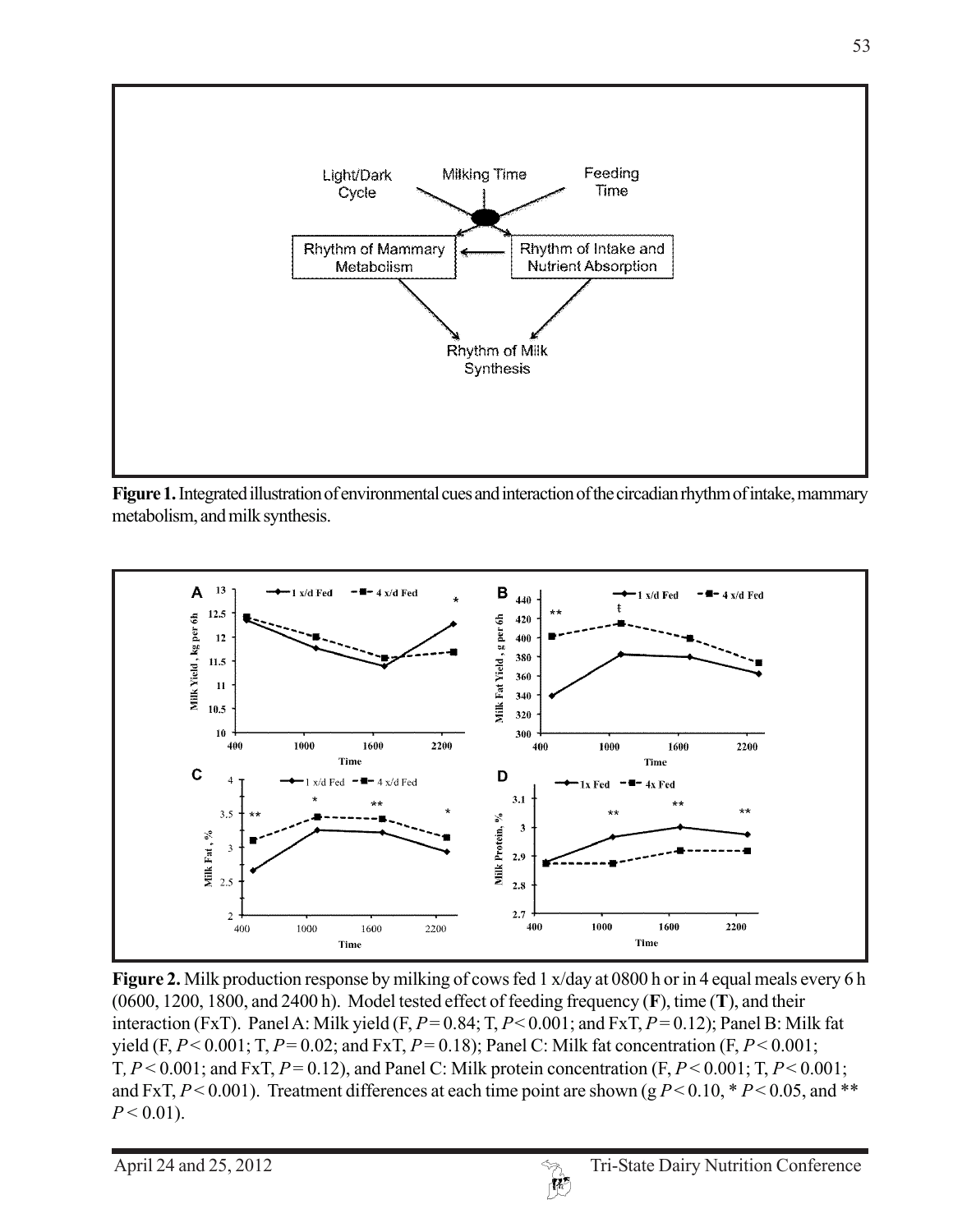

**Figure 3.** Seasonal pattern of milk fat and protein percentages in the Mid-East Milk Market Order over the past 10 years.



**Figure 4.** Circadian pattern of the rate of feed intake and ruminal pH of high producing dairy cows fed a control TMR once daily  $(n = 8)$ .